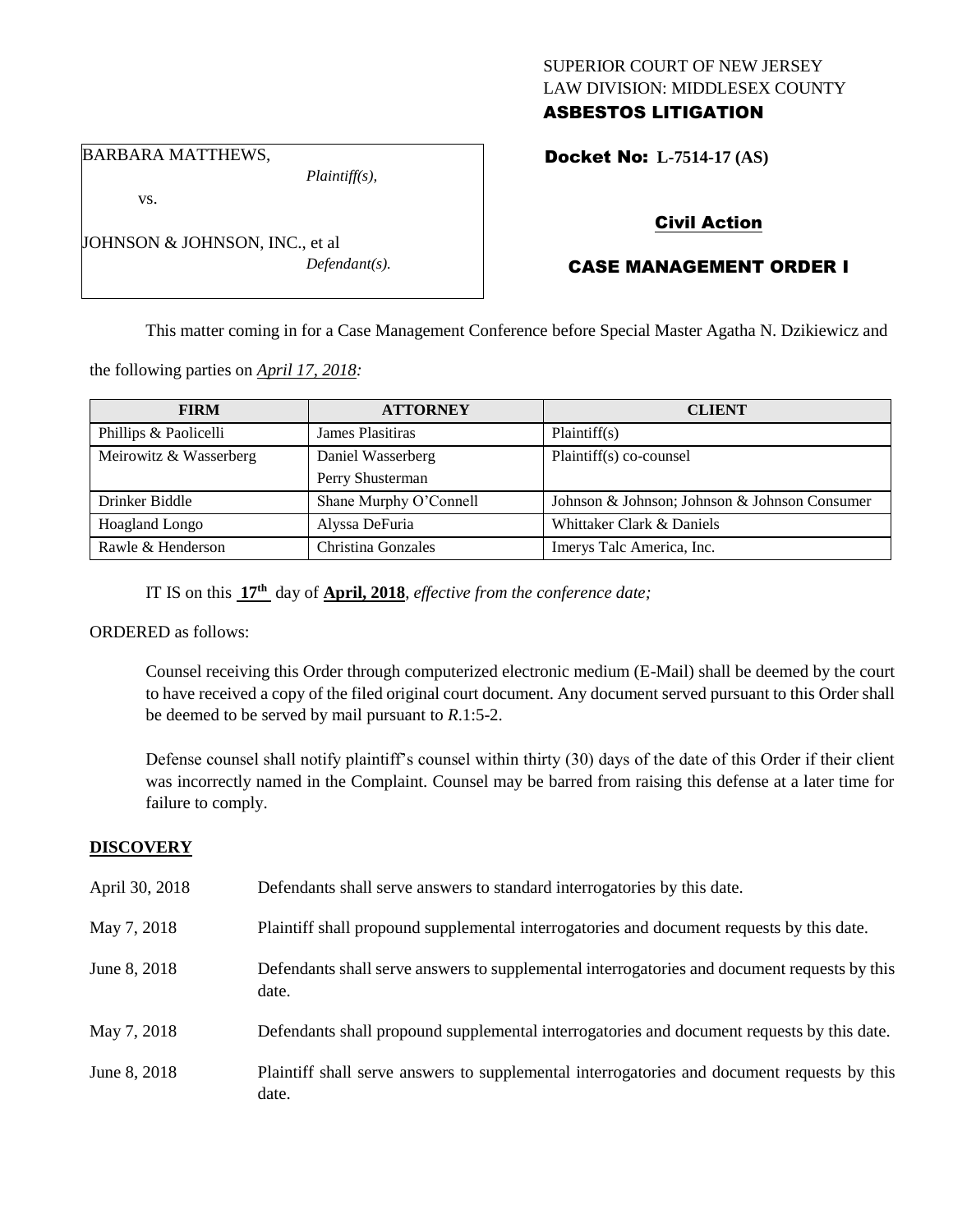- August 10, 2018 Fact discovery, including depositions, shall be completed by this date. Plaintiff's counsel shall contact the Special Master within one week of this deadline if all fact discovery is not completed.
- August 10, 2018 Depositions of corporate representatives shall be completed by this date.

#### **EARLY SETTLEMENT**

September 14, 2018 Settlement demands shall be served on all counsel and the Special Master by this date.

#### **SUMMARY JUDGMENT MOTION PRACTICE**

- September 14, 2018 Plaintiff's counsel shall advise, in writing, of intent not to oppose motions by this date.
- September 28, 2018 Summary judgment motions shall be filed no later than this date.
- October 26, 2018 Last return date for summary judgment motions.

#### **MEDICAL DEFENSE**

- September 14, 2018 Plaintiff shall serve medical expert reports by this date.
- September 14, 2018 Upon request by defense counsel, plaintiff is to arrange for the transfer of pathology specimens and x-rays, if any, by this date.
- November 30, 2018 Defendants shall identify its medical experts and serve medical reports, if any, by this date. In addition, defendants shall notify plaintiff's counsel (as well as all counsel of record) of a joinder in an expert medical defense by this date.

#### **LIABILITY EXPERT REPORTS**

- September 14, 2018 Plaintiff shall identify its liability experts and serve liability expert reports or a certified expert statement by this date or waive any opportunity to rely on liability expert testimony.
- November 30, 2018 Defendants shall identify its liability experts and serve liability expert reports, if any, by this date or waive any opportunity to rely on liability expert testimony.

#### **ECONOMIST EXPERT REPORTS**

- September 14, 2018 Plaintiff shall identify its expert economists and serve expert economist report(s), if any, by this date or waive any opportunity to rely on economic expert testimony.
- November 30, 2018 Defendants shall identify its expert economists and serve expert economist report(s), if any, by this date or waive any opportunity to rely on economic expert testimony.

#### **EXPERT DEPOSITIONS**

December 28, 2018 Expert depositions shall be completed by this date. To the extent that plaintiff and defendant generic experts have been deposed before, the parties seeking that deposition in this case must file an application before the Special Master and demonstrate the necessity for that deposition. To the extent possible, documents requested in a deposition notice directed to an expert shall

 $\_$  ,  $\_$  ,  $\_$  ,  $\_$  ,  $\_$  ,  $\_$  ,  $\_$  ,  $\_$  ,  $\_$  ,  $\_$  ,  $\_$  ,  $\_$  ,  $\_$  ,  $\_$  ,  $\_$  ,  $\_$  ,  $\_$  ,  $\_$  ,  $\_$  ,  $\_$  ,  $\_$  ,  $\_$  ,  $\_$  ,  $\_$  ,  $\_$  ,  $\_$  ,  $\_$  ,  $\_$  ,  $\_$  ,  $\_$  ,  $\_$  ,  $\_$  ,  $\_$  ,  $\_$  ,  $\_$  ,  $\_$  ,  $\_$  ,